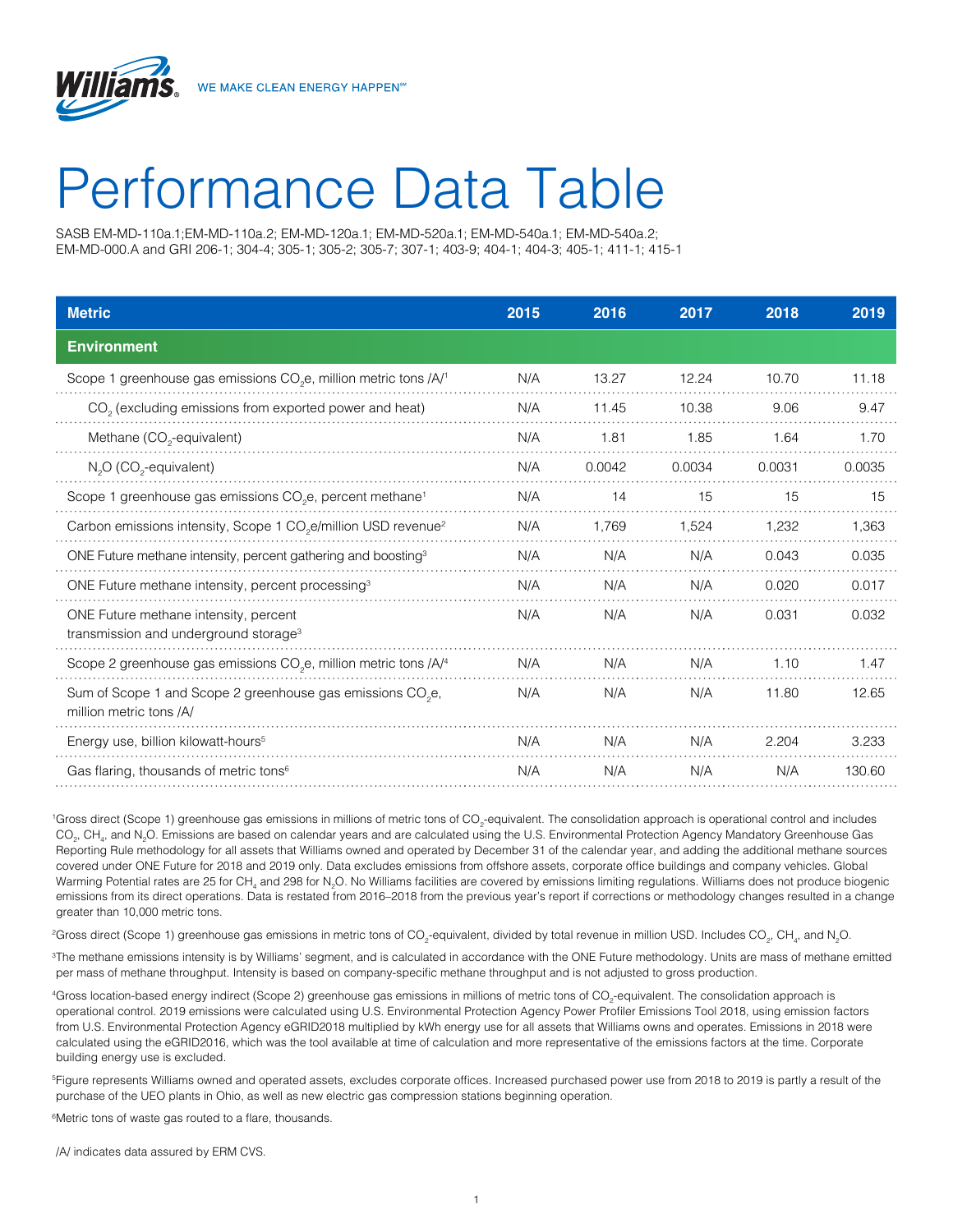| <b>Metric</b>                                                                                                                           | 2015           | 2016           | 2017           | 2018           | 2019     |
|-----------------------------------------------------------------------------------------------------------------------------------------|----------------|----------------|----------------|----------------|----------|
| Sulfur dioxide (SO <sub>2</sub> ) emitted, tons <sup>7</sup>                                                                            | 696            | 695            | 671            | 488            | 425      |
| Nitrogen oxides (NOx) emitted, tons7                                                                                                    | 31,372         | 29,408         | 30,696         | 29,697         | 32,196   |
| Volatile organic compounds (VOCs) emitted, tons7                                                                                        | 14,334         | 14,213         | 13,173         | 9,353          | 9,208    |
| Persistent organic pollutants emitted, tons <sup>8</sup>                                                                                | $\overline{0}$ | 0              | $\overline{0}$ | 0              | $\Omega$ |
| Hazardous air pollutants emitted, tons <sup>8</sup>                                                                                     | N/A            | N/A            | N/A            | N/A            | 2,655    |
| Particulate matter emitted, tons <sup>8</sup>                                                                                           | N/A            | N/A            | N/A            | N/A            | 1,156    |
| Nitrogen oxides emission intensity, kg/million USD revenue <sup>9</sup>                                                                 | 3,867          | 3,558          | 3,467          | 3,102          | 3,561    |
| Sulfur dioxides emission intensity, kg/million USD revenue <sup>9</sup>                                                                 | 86             | 84             | 76             | 51             | 47       |
| Volatile organic compounds emission<br>intensity, kg/million USD revenue <sup>9</sup>                                                   | 1,767          | 1,719          | 1,488          | 977            | 1,019    |
| Number of reportable spills and releases <sup>10</sup>                                                                                  | 183            | 129            | 139            | 92             | 55       |
| Volume of reportable spills to soil or water, thousands of barrels <sup>10</sup>                                                        | N/A            | N/A            | 1.570          | 1.090          | 0.317    |
| Number of reportable spills to soil or water <sup>10</sup>                                                                              | N/A            | 49             | 78             | 44             | 27       |
| Number of hydrocarbon spills > 1 bbl. <sup>11</sup>                                                                                     | N/A            | N/A            | 28             | 15             | 8        |
| Volume of hydrocarbon spills > 1 bbl., thousands of barrels <sup>11</sup>                                                               | N/A            | N/A            | 1.030          | 0.698          | 0.068    |
| Volume of hydrocarbon spills > 1 bbl. in<br>Arctic environments, thousands of barrels <sup>11</sup>                                     | $\overline{0}$ | $\overline{0}$ | $\overline{0}$ | $\overline{0}$ | $\Omega$ |
| Number of environmental-related notices of noncompliance                                                                                | 37             | 15             | 45             | 26             | 18       |
| Spending on environmental penalties and fines, dollars                                                                                  | 171.847        | 638,642        | 299,891        | 351,150        | 98,639   |
| Environmental accrual for remediation, millions of dollars <sup>12</sup>                                                                | 39.2           | 41.5           | 39.5           | 36.7           | 33.5     |
| Number of active remediation sites managed by Williams                                                                                  | N/A            | N/A            | N/A            | 75             | 110      |
| Terrestrial acreage disturbed, acres <sup>13</sup>                                                                                      | N/A            | N/A            | N/A            | N/A            | 24,132   |
| Percent of land owned, leased, or operated within areas of<br>protected conservation status or endangered species habitat <sup>14</sup> | N/A            | N/A            | N/A            | N/A            | 51       |

7 Emissions are calculated according to permit requirements. If no annual emissions inventory or rolling 12-month emissions recordkeeping is required, the facilities' permitted potential to emit was used in its place. Sulfur dioxide emissions data excludes nitrogen oxides.

<sup>8</sup>Emissions are calculated according to permit requirements. If no annual emissions inventory or rolling 12-month emissions recordkeeping is required, the facilities' permitted potential to emit was used in its place.

9 Emissions are calculated according to permit requirements, normalized by dollars of revenue. If no annual emissions inventory or rolling 12-month emissions recordkeeping is required, the facilities' permitted potential to emit was used in its place.

<sup>10</sup>Agency reportable is defined as requiring reporting to federal, state or local agency.

11Spills include reportable spills only, greater than 1 barrel, containing hydrocarbons. Williams has no operations in the Arctic.

<sup>12</sup>Accrued liabilities related to environmental cleanup, remediation and monitoring activities.

<sup>13</sup> Land disturbed total is calculated using total owned acreage for aboveground facilities. Rights of way are assumed to be restored according to federal, state, and other agency requirements post construction.

<sup>14</sup>Percentage includes aboveground facilities and pipeline rights of way that are assumed to be 50 ft wide. "In" or "near" are defined as within 5 km of the boundary of an area that is protected conservation status or an endangered species habitat. GIS layers used include WDPA and federally listed areas of biodiversity importance including FWS critical habitat, FWS national wildlife refuge, and endangered species habitat. Only 10% of aboveground facilities are in or near these protected or endangered areas.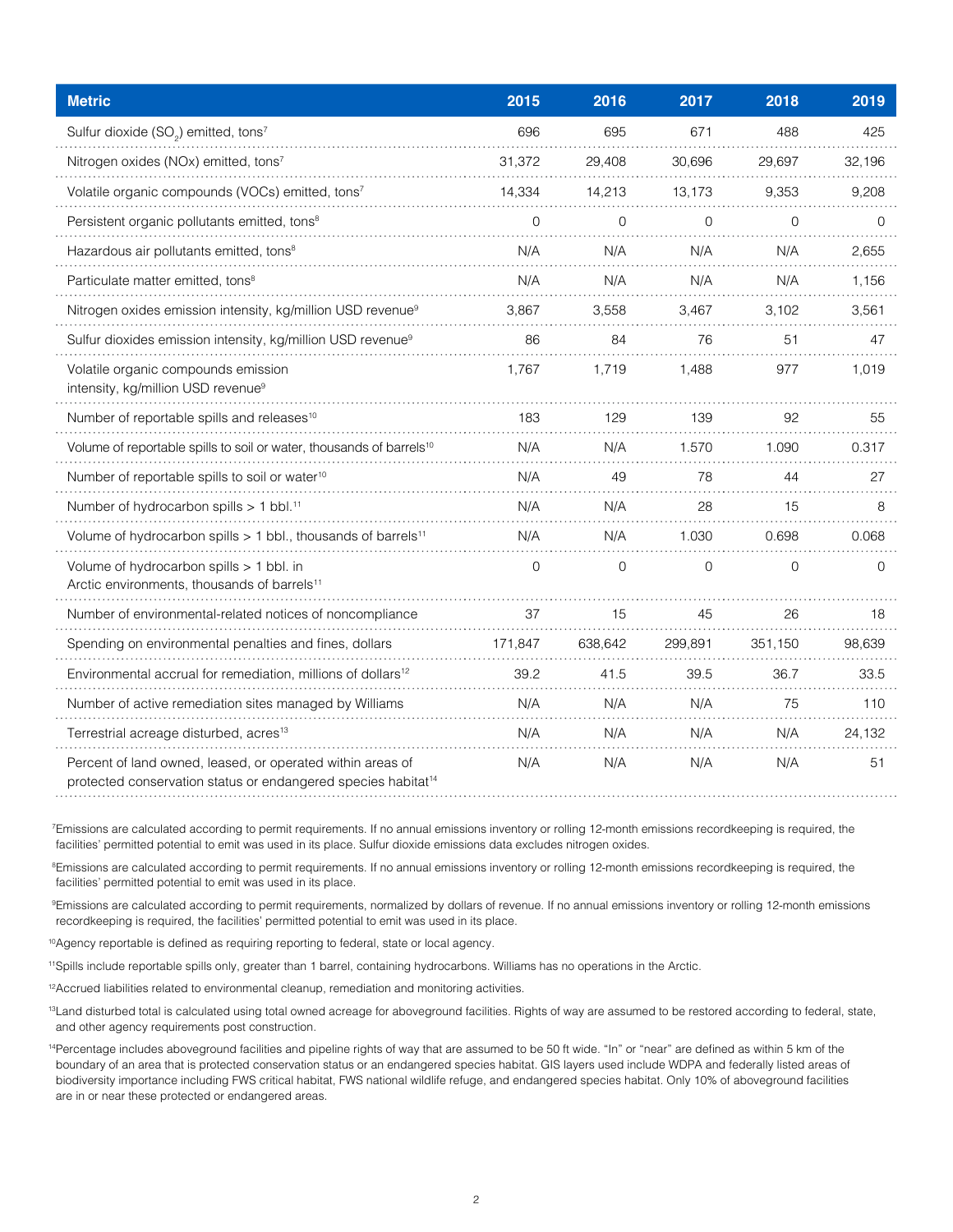| <b>Metric</b>                                                                                                                     | 2015 | 2016           | 2017           | 2018        | 2019     |
|-----------------------------------------------------------------------------------------------------------------------------------|------|----------------|----------------|-------------|----------|
| Number of International Union for Conservation of Nature<br>(IUCN) Red List Species in Williams' areas of operation <sup>15</sup> | N/A  | N/A            | N/A            | 140         | 155      |
| Critically endangered                                                                                                             | N/A  | N/A            | N/A            | 26          | 28       |
| Endangered                                                                                                                        | N/A  | N/A            | N/A            | 42          | 47       |
| Vulnerable                                                                                                                        | N/A  | N/A            | N/A            | 30          | 34       |
| Near threatened                                                                                                                   | N/A  | N/A            | N/A            | 12          | 16       |
| Least concern                                                                                                                     | N/A  | N/A            | N/A            | 30          | 30       |
| <b>Social</b>                                                                                                                     |      |                |                |             |          |
| Community investments, millions of dollars <sup>16</sup>                                                                          | 11.7 | 11.2           | 10.7           | 10.2        | 9.7      |
| Total cash donations                                                                                                              | 11.2 | 11.0           | 10.3           | 10.0        | 9.6      |
| Value of in-kind donations                                                                                                        | 0.53 | 0.24           | 0.40           | 0.17        | 0.12     |
| Value of time contributed by employees                                                                                            | 0.49 | 0.35           | 0.26           | 0.66        | 0.84     |
| Incidents of violations involving the rights of Indigenous Peoples                                                                | N/A  | N/A            | N/A            | 0           | $\Omega$ |
| Lost-time incident rate (LTIR) per<br>200,000 work hours - employees /A/ <sup>17, 18</sup>                                        | 0.17 | 0.35           | 0.26           | 0.25        | 0.06     |
| Lost-time incident rate (LTIR) per<br>200,000 work hours - contractors <sup>17, 18</sup>                                          | N/A  | N/A            | N/A            | N/A         | 0.09     |
| Total recordable incident rate (TRIR)<br>per 200,000 work hours - employees /A/                                                   | 0.83 | 1.07           | 1.09           | 0.81        | 0.55     |
| Total recordable incident rate (TRIR)<br>per 200,000 work hours - contractors <sup>18</sup>                                       | N/A  | N/A            | N/A            | N/A         | 0.83     |
| Number of contractor recordable accidents <sup>18</sup>                                                                           | N/A  | N/A            | N/A            | N/A         | 46       |
| Number of days away, restricted or transferred (DART) <sup>19</sup>                                                               | 613  | 1,598          | 696            | 985         | 488      |
| Rate of days away, restricted or transferred (DART) <sup>20</sup>                                                                 | 0.26 | 0.44           | 0.42           | 0.35        | 0.18     |
| Number of high-consequence<br>work-related injuries - employees <sup>21</sup>                                                     | 0    | 2              | $\overline{0}$ | 3           | $\Omega$ |
| Number of high-consequence work-related<br>injuries - non-employee workers <sup>18, 21</sup>                                      | 0    | $\overline{0}$ | 0              | $\mathbf 0$ | 0        |

15Data collected using the U.S. Fish and Wildlife Service's Information for Planning and Consultation online tool.

<sup>16</sup>2018 community investment data restated in 2019 to include Atlantic Sunrise environmental stewardship grant payments.

<sup>17</sup>Incidents include both injuries and illnesses.

18Contractors are employed by a third-party company that provides specific services to Williams pursuant to an agreement under which the third-party company retains the right to control the means and manner of achieving the contracted-for services. Non-employee workers are generally workers employed by a third-party company temporary services agency. These workers are commonly engaged on an individual basis through a temporary agency to provide limited services to Williams on a short-term basis.

<sup>19</sup>DART numbers listed include employee and non-employee days away, restricted and transferred.

<sup>20</sup>DART rate includes employee and non-employee days away, restricted and transferred.

21Data calculated based on 200,000 hours worked. Excludes fatalities.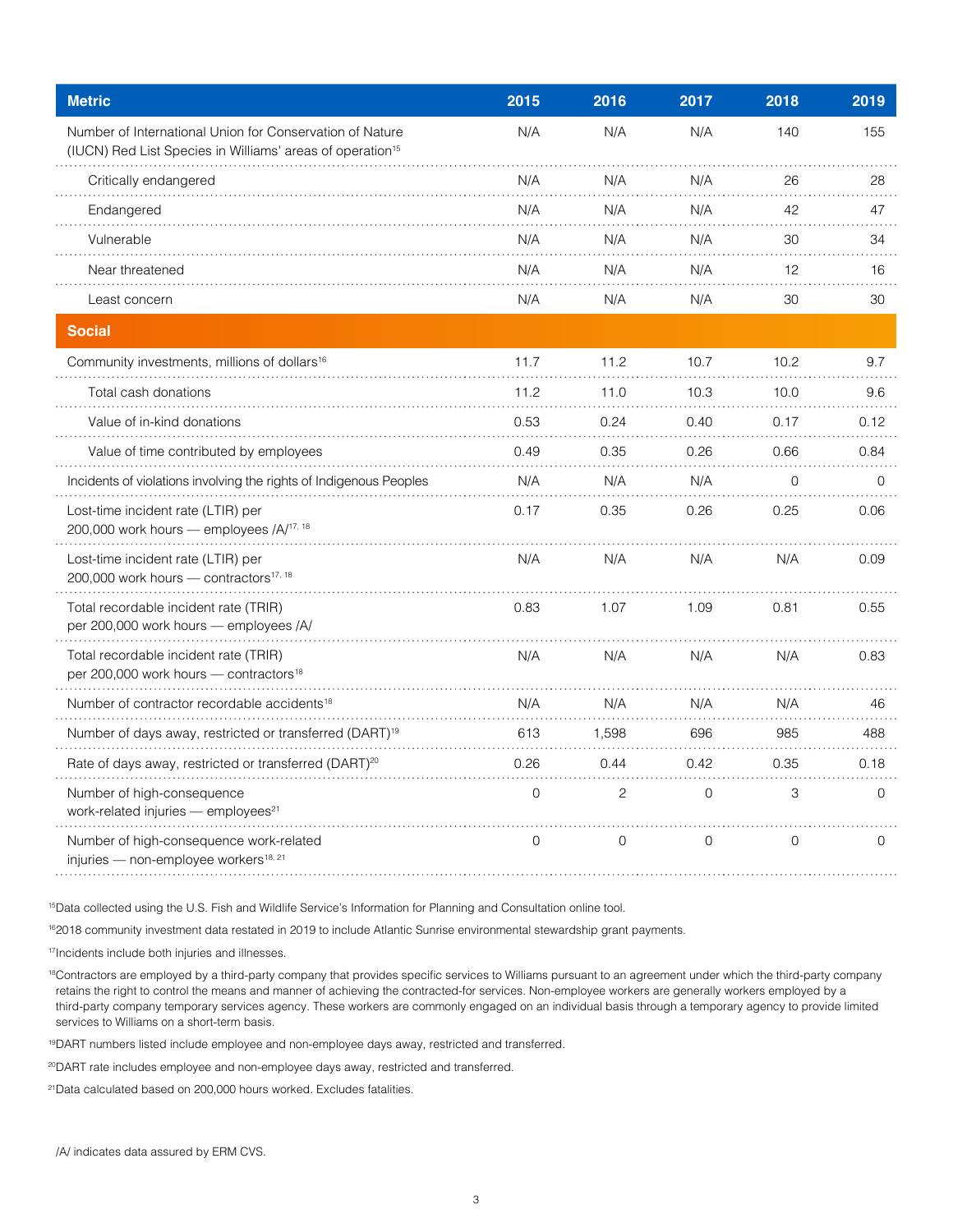| <b>Metric</b>                                                                                    | 2015         | 2016           | 2017           | 2018           | 2019        |
|--------------------------------------------------------------------------------------------------|--------------|----------------|----------------|----------------|-------------|
| Rate of high-consequence<br>work-related injuries - employees <sup>21</sup>                      | $\mathbf{O}$ | 0.04           | 0              | 0.06           | $\mathbf 0$ |
| Rate of high-consequence work-related<br>injuries - non-employee workers <sup>18, 21</sup>       | 0            | 0              | $\overline{0}$ | 0              | 0           |
| Number of recordable work-related injuries - employees <sup>22</sup>                             | 53           | 55             | 55             | 45             | 29          |
| Number of recordable work-related<br>injuries - non-employee workers <sup>18, 22</sup>           | $\Omega$     | $\overline{c}$ | $\overline{0}$ | $\Omega$       | $\Omega$    |
| Rate of recordable work-related injuries - employees <sup>22</sup>                               | 0.88         | 1.10           | 1.15           | 0.87           | 0.57        |
| Rate of recordable work-related<br>injuries - non-employee workers <sup>18, 22</sup>             | O            | 1.63           | 0              | 0              | 0           |
| Number of fatalities - employees /A/                                                             | 0            | 1              | $\mathbf{0}$   | 0              | 0           |
| Employee fatality rate per 1,000 employees /A/                                                   | $\cap$       | 0.18           | $\Omega$       | $\Omega$       | $\Omega$    |
| Employee fatality rate per 200,000 work hours /A/                                                | $\cap$       | 0.02           | $\Omega$       | $\cap$         | $\Omega$    |
| Number of fatalities - contractors <sup>18</sup>                                                 |              | 0              |                | $\Omega$       | $\Omega$    |
| Non-employee worker fatality rate per 200,000 work hours <sup>18</sup>                           |              | $\Omega$       | $\Omega$       | $\Omega$       | O           |
| Number of fatalities $-$ third-party <sup>23</sup>                                               | $\Omega$     | $\overline{0}$ | $\overline{0}$ | $\overline{0}$ | $\Omega$    |
| Number of fatalities - non-employee workers /A/ <sup>18</sup>                                    |              | $\Omega$       | $\Omega$       | ∩              | O           |
| Number of hours worked - employees /A/                                                           | 12,102,461   | 10,024,823     | 9,538,142      | 10,307,130     | 10,243,612  |
| Number of hours worked - non-employee workers <sup>18</sup>                                      | N/A          | 244,690        | 339,831        | 327,882        | 306,112     |
| Preventable motor vehicle accident<br>rate per 1,000,000 miles - employees <sup>24</sup>         | 2.59         | 2.32           | 2.34           | 1.90           | 2.13        |
| Number of Tier 1 process safety events <sup>25</sup>                                             | N/A          | N/A            | 57             | 29             | 16          |
| Number of Department of Transportation reportable<br>releases as a result of third-party damages | 1            | 0              | 1              | 0              | 0           |
| Number of reportable pipeline incidents                                                          | 3            | 4              | 15             | 4              | 10          |
| Percent of reportable pipeline incidents considered significant                                  | 100          | 50             | 60             | 50             | 40          |
| Miles of natural gas and hazardous liquid pipelines inspected                                    | 1,268.9      | 2,118.3        | 3,027.4        | 3,728.0        | 3,271.5     |
| Percent of natural gas and hazardous liquid pipelines inspected                                  | 7.0          | 11.8           | 16.1           | 19.7           | 17.8        |
| Number of new-hire employees                                                                     | 582          | 215            | 578            | 583            | 389         |
| Voluntary turnover rate <sup>26</sup>                                                            | 5.8          | 7.0            | 6.4            | 6.1            | 6.1         |

<sup>22</sup>Data calculated based on 200,000 hours worked. Includes fatalities.

<sup>23</sup>Third-party fatalities are those that are not employees, contractors, or non-employee workers who have died on a company site or on a company facility or as a result of a company's operations.

<sup>24</sup>A preventable incident is one in which the driver failed to do everything reasonable to avoid the incident and could include: backing, hitting a fixed object, rear-ending a vehicle, striking a pedestrian, misjudging available clearance, not driving at a speed consistent with the existing conditions of the road, weather, traffic or sight distance.

<sup>25</sup>Data based on API RP 754 guidance.

<sup>26</sup>Data includes employees voluntarily terminating from Williams, excluding any impacts from non-recurring programs or offerings.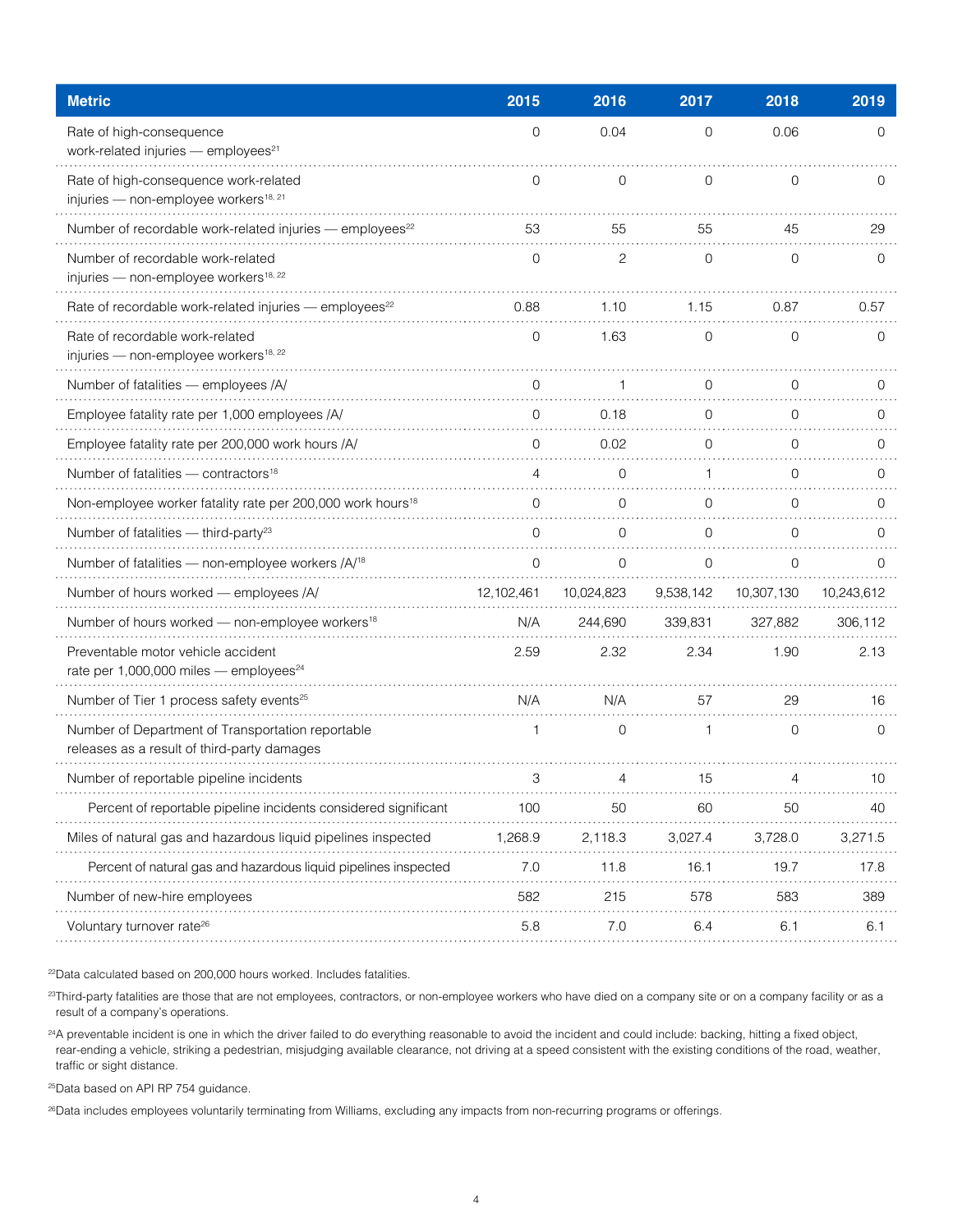| <b>Metric</b>                                                               | 2015           | 2016        | 2017           | 2018        | 2019  |
|-----------------------------------------------------------------------------|----------------|-------------|----------------|-------------|-------|
| Total number of temporary employees                                         | $\overline{0}$ | 0           | 0              | 0           | 0     |
| Percent of employees under collective<br>bargaining agreements at year end  | 0              | $\mathbf 0$ | $\overline{0}$ | $\mathbf 0$ | 0     |
| Number of permanent employees at year end                                   | 6,686          | 5,670       | 5,460          | 5,337       | 4,793 |
| Percent men                                                                 | 76             | 78          | 79             | 79          | 80    |
| Percent women                                                               | 24             | 22          | 21             | 21          | 20    |
| Percent ethnically diverse                                                  | 16             | 16          | 16             | 15          | 15    |
| Percent of management roles held by a diverse population                    | 24             | 24          | 23             | 27          | 26    |
| Percent women                                                               | N/A            | N/A         | 15             | 16          | 16    |
| Percent men                                                                 | N/A            | N/A         | 85             | 84          | 84    |
| Number of permanent employees by region <sup>27</sup>                       |                |             |                |             |       |
| Atlantic-Gulf                                                               | N/A            | N/A         | 1,375          | 1,325       | 1,229 |
| Northeast                                                                   | N/A            | N/A         | 1,387          | 1,548       | 1,374 |
| West                                                                        | N/A            | N/A         | 1,530          | 1,295       | 1,127 |
| Tulsa Headquarters                                                          | N/A            | N/A         | 1,168          | 1,169       | 1,063 |
| Number of full-time employees by gender <sup>27</sup>                       |                |             |                |             |       |
| Women                                                                       | N/A            | N/A         | 1,099          | 1,107       | 979   |
| Men                                                                         | N/A            | N/A         | 4,143          | 4,176       | 3,813 |
| Number of part-time employees by gender <sup>27</sup>                       |                |             |                |             |       |
| Women                                                                       | N/A            | N/A         | 35             | 30          | 26    |
| Men                                                                         | N/A            | N/A         | 6              | 3           | 3     |
| Percent of employees under 30 years old                                     | N/A            | N/A         | 11             | 11          | 11    |
| Percent of employees between 30-50 years old                                | N/A            | N/A         | 51             | 53          | 57    |
| Percent of employees over 50 years old                                      | N/A            | N/A         | 38             | 36          | 32    |
| Corporate and technical training hours<br>completed by employees, thousands | 111            | 114         | 182            | 172         | 175   |
| Corporate and technical training hours completed per employee               | 17             | 20          | 33             | 32          | 37    |
| Corporate and technical training expenditures, millions of dollars          | 6.57           | 2.92        | 3.71           | 3.54        | 3.77  |
| Percent of employees who received a performance review <sup>28</sup>        | 100            | 100         | 100            | 100         | 100   |

27Data compiled using HRIS system of record. No variations in employees by type and contract. Our workforce trends with the state of the business/market, not with seasons. Region data presented is based on primary work location. Due to the change in our human capital system of record, data prior to 2017 is not available. Williams does not employ temporary workers.

28100% of eligible employees received a year-end performance rating. Ineligible employees include interns, employees on long-term disability leave, and external new hires joining the organization on or after August 1 and thus deemed too new to assess.